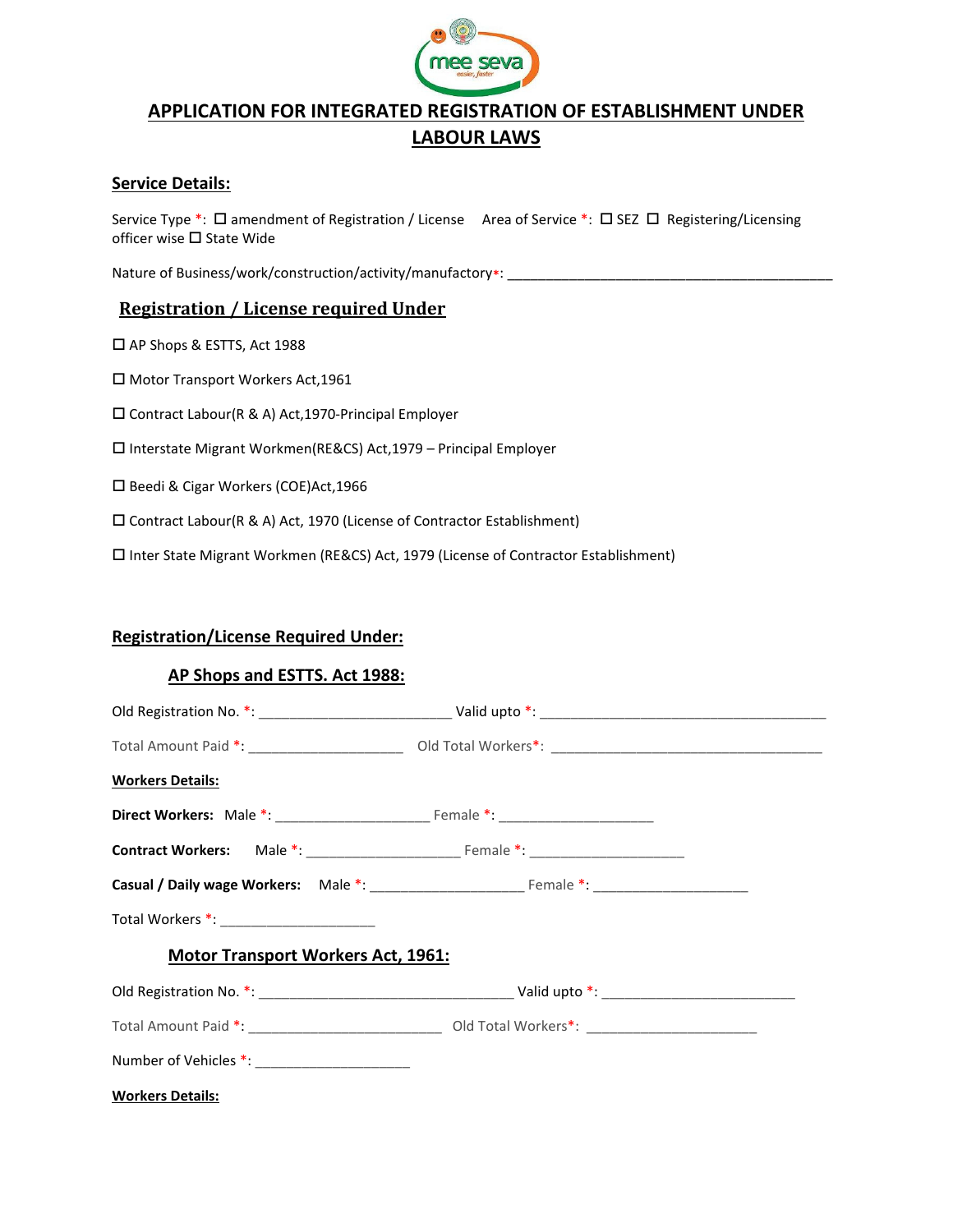|                                         | mee seva                                                                                                                                                                                                                       |  |
|-----------------------------------------|--------------------------------------------------------------------------------------------------------------------------------------------------------------------------------------------------------------------------------|--|
| Direct Workers: Male *: _______________ | Female *: and the set of the set of the set of the set of the set of the set of the set of the set of the set of the set of the set of the set of the set of the set of the set of the set of the set of the set of the set of |  |
|                                         | Female *: The Contract of the Contract of the Contract of the Contract of the Contract of the Contract of the Contract of the Contract of the Contract of the Contract of the Contract of the Contract of the Contract of the  |  |
| Casual / Daily wage Workers: Male *:    | Female *:                                                                                                                                                                                                                      |  |

Total Workers \*: \_\_\_\_\_\_\_\_\_\_\_\_\_\_\_\_\_\_\_\_

### Details of Motor Transport Vehicles:

| S.No | <b>Vehicle Number</b> |
|------|-----------------------|
|      |                       |
|      |                       |
|      |                       |
|      |                       |
|      |                       |

# Contract Labour (R & A) Act. 1970-Principal Employer:

| Category of Establishment $*$ : $\square$ Government $\square$ Public Sector $\square$ Private |  |  |  |  |  |  |
|------------------------------------------------------------------------------------------------|--|--|--|--|--|--|
| <b>Workers Details:</b>                                                                        |  |  |  |  |  |  |
|                                                                                                |  |  |  |  |  |  |
|                                                                                                |  |  |  |  |  |  |
| <b>Casual / Daily wage Workers:</b> Male *: <b>National Property Act 2018</b> Female *:        |  |  |  |  |  |  |
| Total Workers *: ________________________                                                      |  |  |  |  |  |  |

#### Details of Contactors and Works:

| Act* | Contractor<br>Name* | Contractor<br>Establishment<br>Name* | Door No* | District* | Mandal* | Village/<br>Town* |
|------|---------------------|--------------------------------------|----------|-----------|---------|-------------------|
|      |                     |                                      |          |           |         |                   |
|      |                     |                                      |          |           |         |                   |
|      |                     |                                      |          |           |         |                   |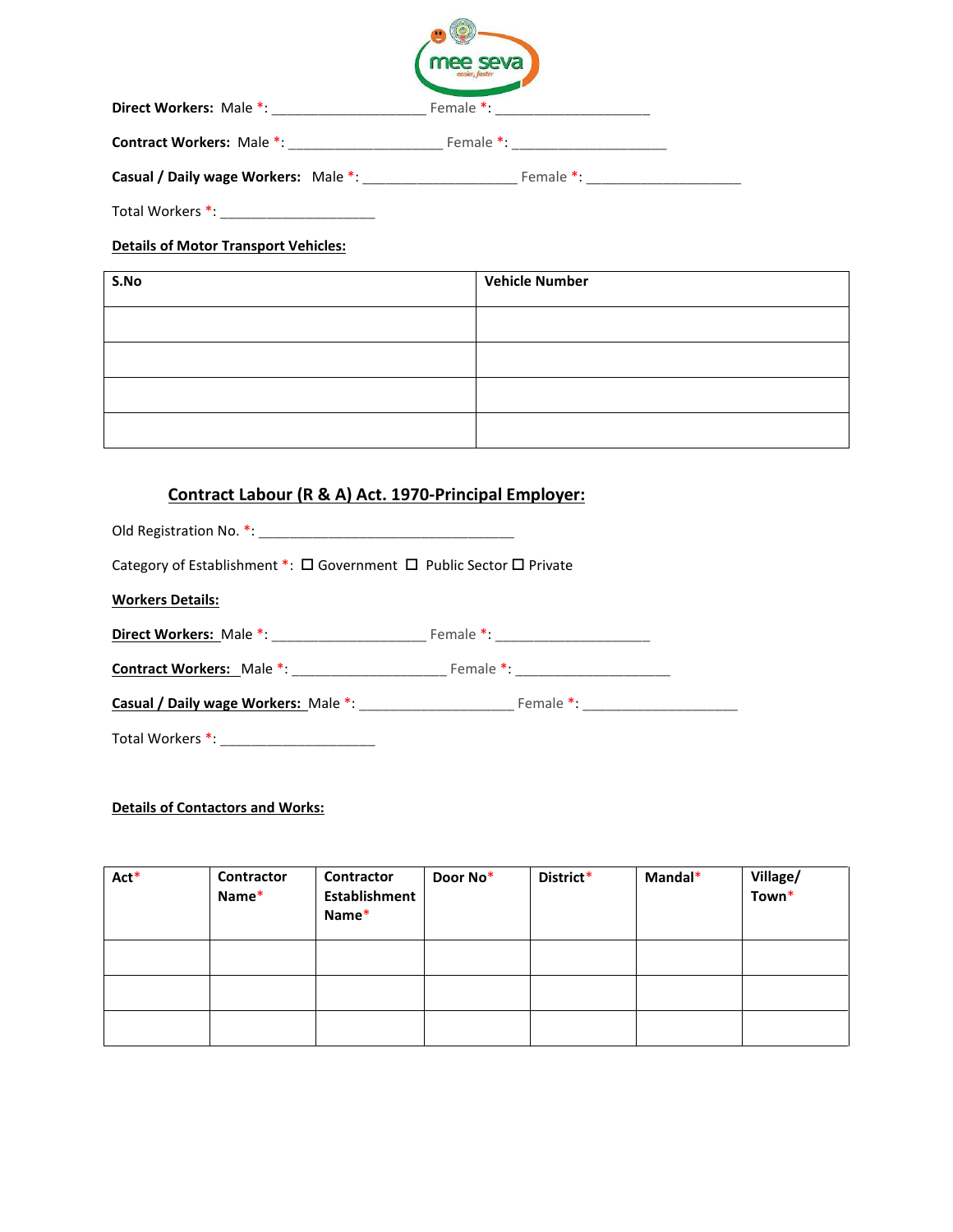

| <b>Street or</b><br>Locality * | Pin Code* | Landline<br><b>Number</b> | <b>Email Id</b> | <b>Mobile</b><br>$No*$ | Date of<br>Commencement<br>of Business* | Probable<br>Date of<br>Completion* | Date of<br>Agreement* |
|--------------------------------|-----------|---------------------------|-----------------|------------------------|-----------------------------------------|------------------------------------|-----------------------|
|                                |           |                           |                 |                        |                                         |                                    |                       |
|                                |           |                           |                 |                        |                                         |                                    |                       |
|                                |           |                           |                 |                        |                                         |                                    |                       |

# Interstate Migrant Workmen (RE & CS)Act 1979- Principal Employer:

| <b>Workers Details:</b>          |                                   |
|----------------------------------|-----------------------------------|
| <b>Direct Workers: Male *:</b>   | Female *: _______________________ |
| <b>Contract Workers: Male *:</b> |                                   |
| Casual / Daily wage Workers:     |                                   |

Male \*: \_\_\_\_\_\_\_\_\_\_\_\_\_\_\_\_\_\_\_\_ Female \*: \_\_\_\_\_\_\_\_\_\_\_\_\_\_\_\_\_\_\_\_

Total Workers \*: \_\_\_\_\_\_\_\_\_\_\_\_\_\_\_\_\_\_\_\_

### Details of Contactors and Works:

| Act* | Contractor<br>Name* | Contractor<br><b>Establishment</b><br>Name* | Door No* | District* | Mandal* | Village/<br>Town* |
|------|---------------------|---------------------------------------------|----------|-----------|---------|-------------------|
|      |                     |                                             |          |           |         |                   |
|      |                     |                                             |          |           |         |                   |
|      |                     |                                             |          |           |         |                   |

| <b>Street or</b><br>Locality * | Pin Code* | Landline<br><b>Number</b> | <b>Email Id</b> | <b>Mobile</b><br>$No*$ | Date of<br>Commencement<br>of Business* | Probable<br>Date of<br>Completion* | Date of<br>Agreement* |
|--------------------------------|-----------|---------------------------|-----------------|------------------------|-----------------------------------------|------------------------------------|-----------------------|
|                                |           |                           |                 |                        |                                         |                                    |                       |
|                                |           |                           |                 |                        |                                         |                                    |                       |
|                                |           |                           |                 |                        |                                         |                                    |                       |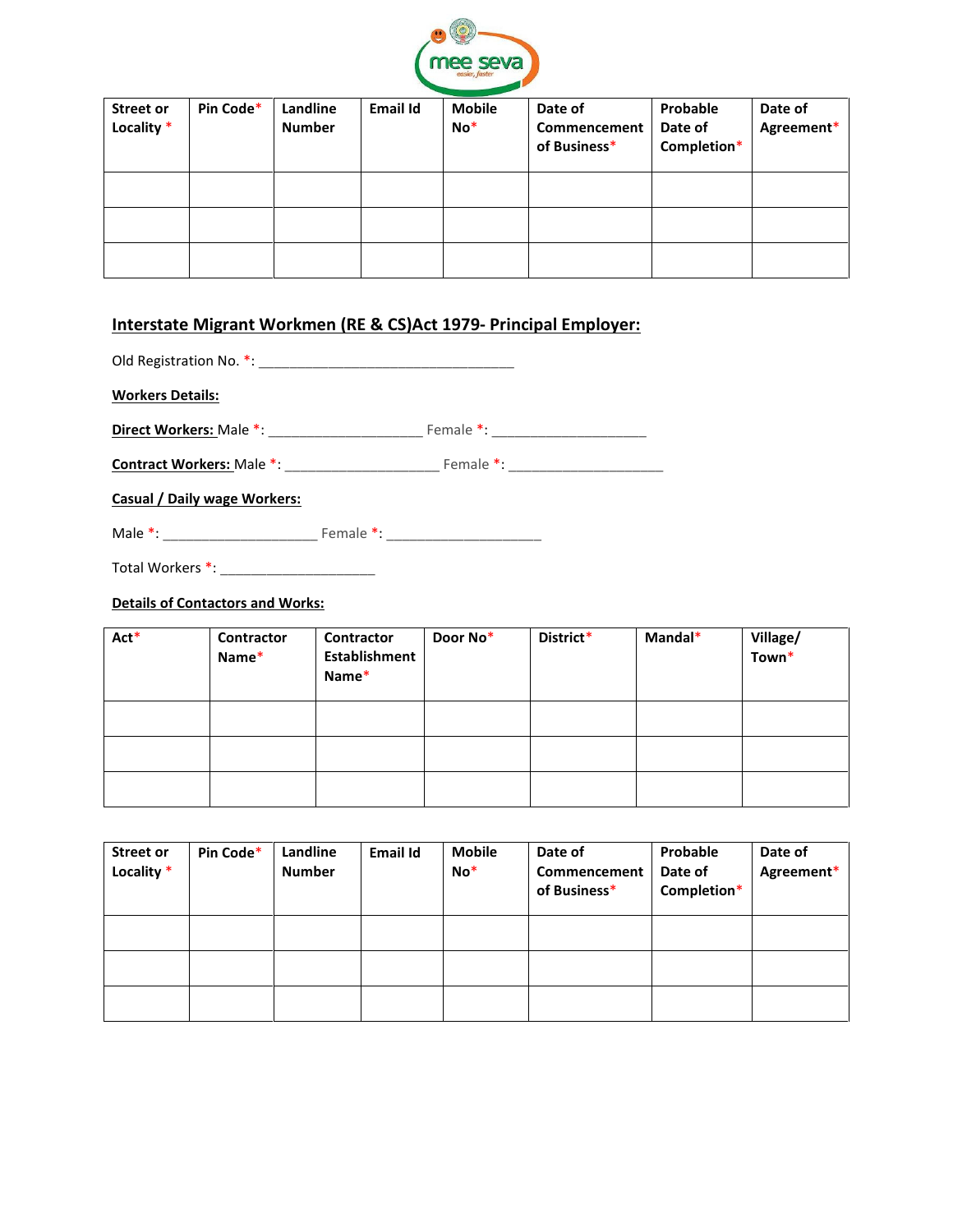

| Total Amount Paid *: __________________________________ Old Total Workers*: ________________________ |                                                                         |                                                                                                 |
|------------------------------------------------------------------------------------------------------|-------------------------------------------------------------------------|-------------------------------------------------------------------------------------------------|
|                                                                                                      |                                                                         |                                                                                                 |
| <b>Establishment Types:</b>                                                                          |                                                                         |                                                                                                 |
| Industrial Premises: $\square$ with power driver machinery $\square$ without power driver machinery  |                                                                         |                                                                                                 |
| <b>Workers Details:</b>                                                                              |                                                                         |                                                                                                 |
|                                                                                                      |                                                                         |                                                                                                 |
|                                                                                                      |                                                                         |                                                                                                 |
|                                                                                                      |                                                                         |                                                                                                 |
|                                                                                                      | Contract Labour(R & A) Act, 1970 (License of Contractor Establishment): |                                                                                                 |
|                                                                                                      |                                                                         | Old Details of Contract Labour(R & A) Act, 1970 Or Inter State Migrant Workmen(RE&CS) Act, 1979 |
|                                                                                                      |                                                                         |                                                                                                 |
|                                                                                                      |                                                                         |                                                                                                 |
|                                                                                                      |                                                                         |                                                                                                 |
| Old Total Workers of Contract Labour(R & A) Act, 1970 (License of Contractor Establishment)*:        |                                                                         |                                                                                                 |
|                                                                                                      |                                                                         |                                                                                                 |
| <b>Principal Employer Establishment Details:</b>                                                     |                                                                         |                                                                                                 |
| Whether Form-V issued by the Prl. Employer $*$ : $\square$ Yes $\square$ No                          |                                                                         |                                                                                                 |
| Agreement No.*: ________________________ Date of Contractor Agreement*: ___________________________  |                                                                         |                                                                                                 |
|                                                                                                      |                                                                         |                                                                                                 |
| District*:___________________________________Mandal*:___________________________                     |                                                                         |                                                                                                 |
|                                                                                                      |                                                                         |                                                                                                 |
| <b>Workers Details:</b>                                                                              |                                                                         |                                                                                                 |
|                                                                                                      |                                                                         |                                                                                                 |
|                                                                                                      |                                                                         |                                                                                                 |
|                                                                                                      |                                                                         |                                                                                                 |
|                                                                                                      |                                                                         | Inter State Migrant Workmen (RE&CS)Act,1979 (License of Contractor Establishment):              |
|                                                                                                      |                                                                         | Old Details of Contract Labour(R & A) Act, 1970 Or Inter State Migrant Workmen(RE&CS)Act, 1979  |
|                                                                                                      |                                                                         |                                                                                                 |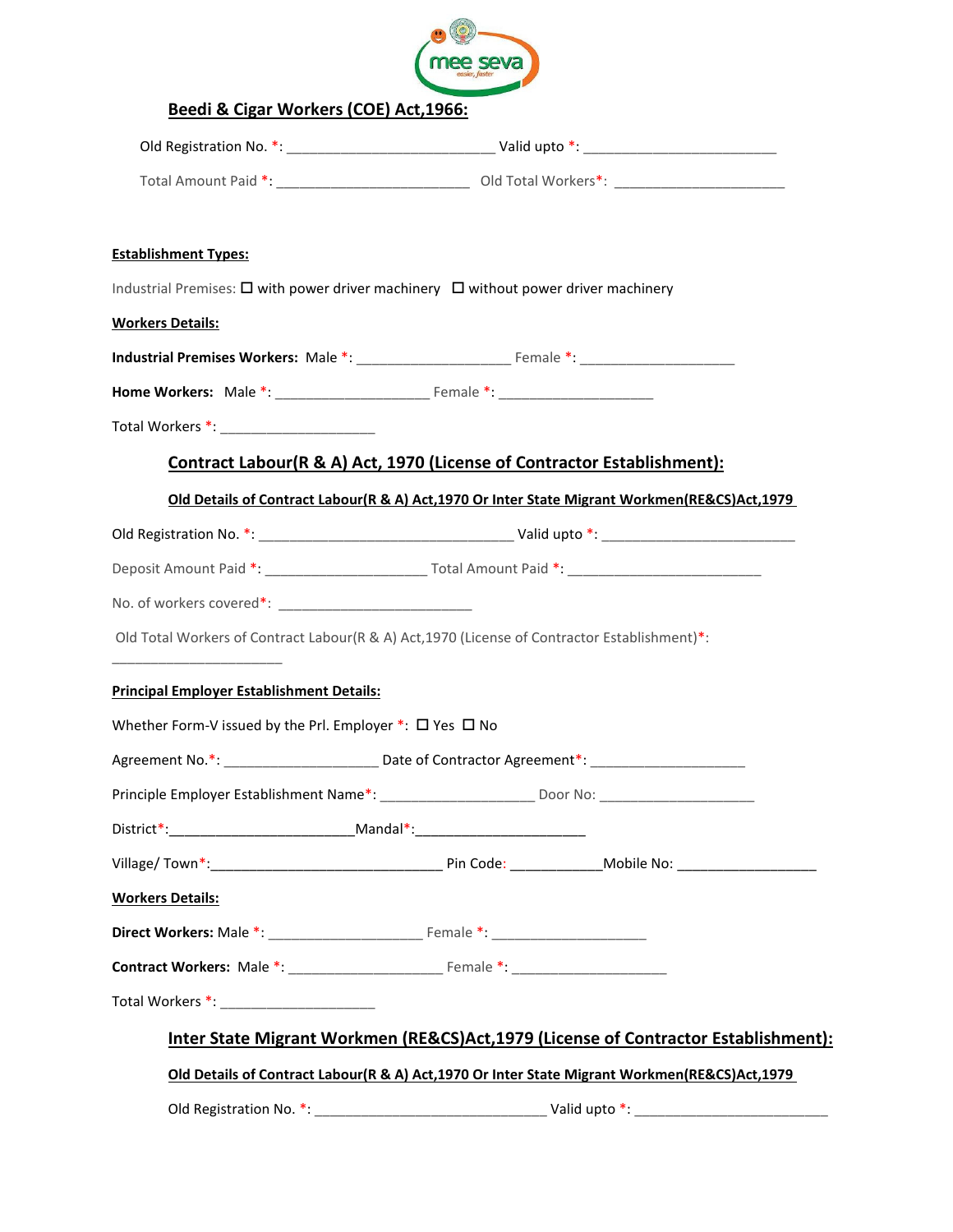|                                                                                                                                                                                                                                                                                                                                                                                                            | e seva                                                                                   |  |
|------------------------------------------------------------------------------------------------------------------------------------------------------------------------------------------------------------------------------------------------------------------------------------------------------------------------------------------------------------------------------------------------------------|------------------------------------------------------------------------------------------|--|
|                                                                                                                                                                                                                                                                                                                                                                                                            |                                                                                          |  |
|                                                                                                                                                                                                                                                                                                                                                                                                            |                                                                                          |  |
|                                                                                                                                                                                                                                                                                                                                                                                                            | Old Total Workers of Inter State Migrant Workmen (RE&CS)Act, 1979 (License of Contractor |  |
| <b>Principal Employer Establishment Details:</b>                                                                                                                                                                                                                                                                                                                                                           |                                                                                          |  |
| Whether Form-VI issued by the Prl. Employer $*$ : $\square$ Yes $\square$ No                                                                                                                                                                                                                                                                                                                               |                                                                                          |  |
| Agreement No.*: ______________________________Date of Agreement*: _____________________                                                                                                                                                                                                                                                                                                                    |                                                                                          |  |
| Employer Establishment Name*: ________________________________Door No: _____________________________                                                                                                                                                                                                                                                                                                       |                                                                                          |  |
|                                                                                                                                                                                                                                                                                                                                                                                                            |                                                                                          |  |
| Village/Town*: Note: Note: Note: Note: Note: Note: Note: Note: Note: Note: Note: Note: Note: Note: No                                                                                                                                                                                                                                                                                                      |                                                                                          |  |
| <b>Workers Details:</b>                                                                                                                                                                                                                                                                                                                                                                                    |                                                                                          |  |
|                                                                                                                                                                                                                                                                                                                                                                                                            |                                                                                          |  |
|                                                                                                                                                                                                                                                                                                                                                                                                            |                                                                                          |  |
| Total Workers *: _______________________                                                                                                                                                                                                                                                                                                                                                                   |                                                                                          |  |
|                                                                                                                                                                                                                                                                                                                                                                                                            |                                                                                          |  |
| PARTICULARS OF ESTABLISHMENT / EMPLOYER (COMMON UNDER ALL THE ACTS):                                                                                                                                                                                                                                                                                                                                       |                                                                                          |  |
| <b>ESTABLISHMENT DETAILS:</b>                                                                                                                                                                                                                                                                                                                                                                              |                                                                                          |  |
| Name of Shop/Establishment *:                                                                                                                                                                                                                                                                                                                                                                              |                                                                                          |  |
| Classification of Establishment *: OProprietor Firm OPartnership Firm OPrivate Ltd. Company OPublic Ltd.                                                                                                                                                                                                                                                                                                   |                                                                                          |  |
| Company □Public Sector under Taking □Cooperative Society □ APSRTC □ Others                                                                                                                                                                                                                                                                                                                                 |                                                                                          |  |
| Category of Establishment*: □ Shop □ Commercial Establishment □ Motor Transport Undertaking □ Building or<br>other Construction Establishment CContract Labour (Prl Employer) Establishment C Contract Labour (Contractor)<br>Establishment $\Box$ Other Establishment $\Box$ Manufacturing $\Box$ Inter State Migrant(Prl Employer) Establishment $\Box$<br>Inter State Migrant(Contractor) Establishment |                                                                                          |  |
| Street/Door No. *:______________________Locality________________District*:_________________________                                                                                                                                                                                                                                                                                                        |                                                                                          |  |
|                                                                                                                                                                                                                                                                                                                                                                                                            |                                                                                          |  |
| Date of Commencement of Business/work/construction/activity: ___________________                                                                                                                                                                                                                                                                                                                           |                                                                                          |  |
| Date of Completion of work/construction/activity (if applicable): ______________                                                                                                                                                                                                                                                                                                                           |                                                                                          |  |
| <b>Employer, Managing partner or Managing Director as the case may be:</b>                                                                                                                                                                                                                                                                                                                                 |                                                                                          |  |
| State*:□ Andhra Pradesh □ Other State                                                                                                                                                                                                                                                                                                                                                                      |                                                                                          |  |
|                                                                                                                                                                                                                                                                                                                                                                                                            |                                                                                          |  |
| Distract*:___________________Mandal*:___________________Village*:________________Pincode___________                                                                                                                                                                                                                                                                                                        |                                                                                          |  |